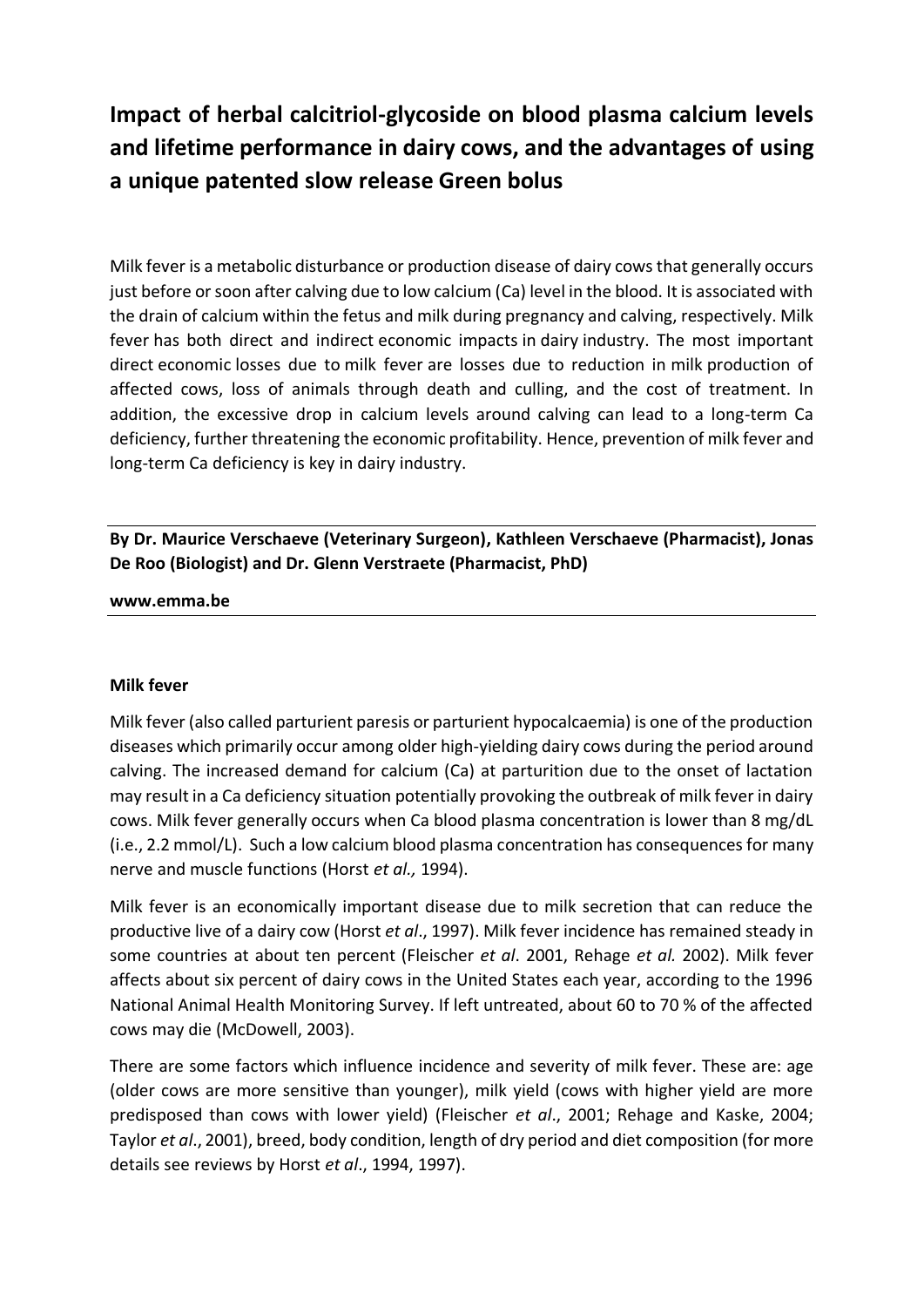# **Long-term hypocalcaemia**

As mentioned earlier, high yielding dairy cows suddenly experience a high demand of calcium during parturition. Calcium is necessary for the contraction of the uterine wall muscle and the milk production. The natural regulation systems in the dairy-cow cannot always cope with this sudden increase in calcium demand. As a result, calcium blood plasma levels can drop significantly.

Depending on the severity of this drop in calcium levels this can lead to a long-term Ca deficiency and thus a persistent lack of appetite, hypersensitivity, weakness and if left untreated even paralysis and mortality. Long-term hypocalcaemia has also some widespread effects that predispose to other periparturient diseases such as mastitis, ketosis, displaced abomasum and retained placenta (Curtis *et al*., 1983; Fleischer *et al*., 2001).

Even if no visible symptoms are observed, long-term hypocalcaemia can lead to a decrease in production and fertility and has some widespread effects that predispose to other periparturient diseases such as mastitis, ketosis, displace abomasum and retained placenta (Curtis et al., 1983; Fleischer et al., 2001). Even successful treatment of hypocalcaemia does not eliminate further complication associated with milk fever, which results in further economic losses.

This stresses the demand for an effective prevention: administration of calcitriol.

### **The role of calcitriol**

Calcitriol or 1,25-dyhodroxyvitamin D3 is a metabolite of vitamin D3. Unlike vitamin D3 that needs to be transformed in the liver and kidney, calcitriol works directly on the vitamin D3 receptors in the intestinal wall, bones and kidney having the following effects:

- 1. Intestinal wall: calcitriol is able to activate the calcium-binding proteins increasing the calcium absorption rate from the gut to the blood vessels.
- 2. Bones: calcitriol activates the vitamin D receptors in the bone cells increasing Ca deposition or release in of from the bones, depending on the concentration Ca in the blood plasma.
- 3. Kidney: calcitriol stimulates the resorption of Ca from the urinary tracts to the blood vessels (Hoenderop J. et al., 2001).

Taking all the above-mentioned into account, it can be stated that calcitriol can increase the absorption and regulation rate of calcium thus maintaining an optimal calcium level in the blood plasma.

In addition, calcitriol is known to have a similar effect on the phosphor absorption and regulation, positively affecting the immune system and improving the suppression of pathogens (Yue Y., 2016 and Research performed at Ghent University, 2015).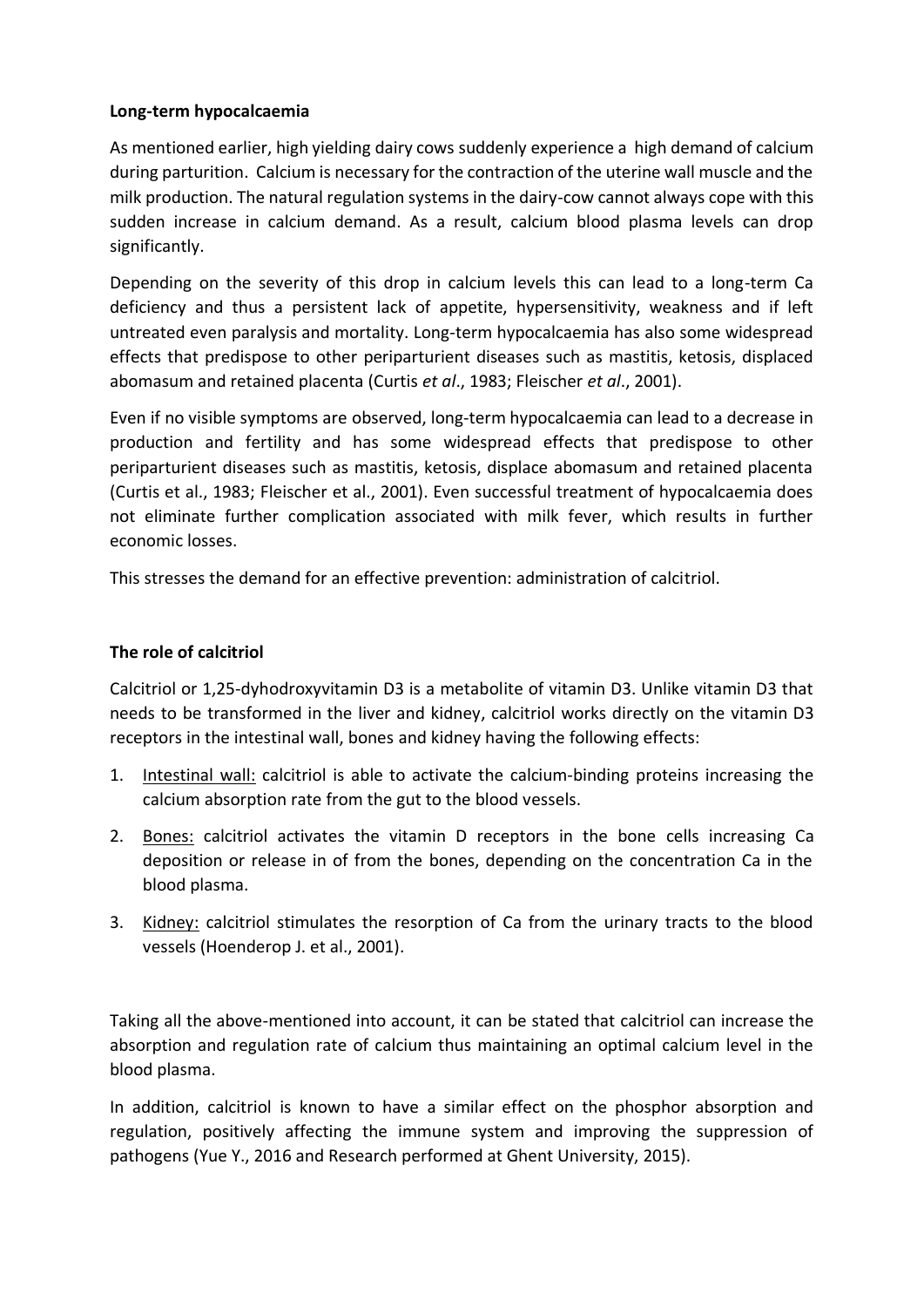# **Advantages of Calcitriol-glycoside**

The binding of calcitriol to a glycoside is known to improve stability and increase bioavailability (due to better absorption through the intestinal wall). Calcitriol-glycoside can be found in dried leafs of the plant *Solanum glaucophyllum* (containing a standardized concentration).

Studies with herbal calcitriol-glycoside added to the feed of ruminants show a significant increase of calcitriol in the blood levels (Ishii J., et al. 2015). Furthermore, it was observed that a single high dose of herbal calcitriol-glycose around calving could result in a major increase in both, calcium and phosphor blood levels.

# **Green bolusTM: slowly releasing calcitriol-glycoside**

Considering calcitriol-glycoside as an effective substance to prevent hypocalcaemia, it was of the highest importance for Emma Nutrition to search for the most convenient and easiest way of administration. As displayed in Figure 1 and 2, Emma Nutrition developed a slowly disintegrating bolus should only be administered once (approximately 1-2 days before calving).

#### **Figure 1: Single dose green bolus that could slowly release calcitriol-glycoside.**



**Figure 2: Impact of gastro-intestinal residence time (days) on bolus weight (g).**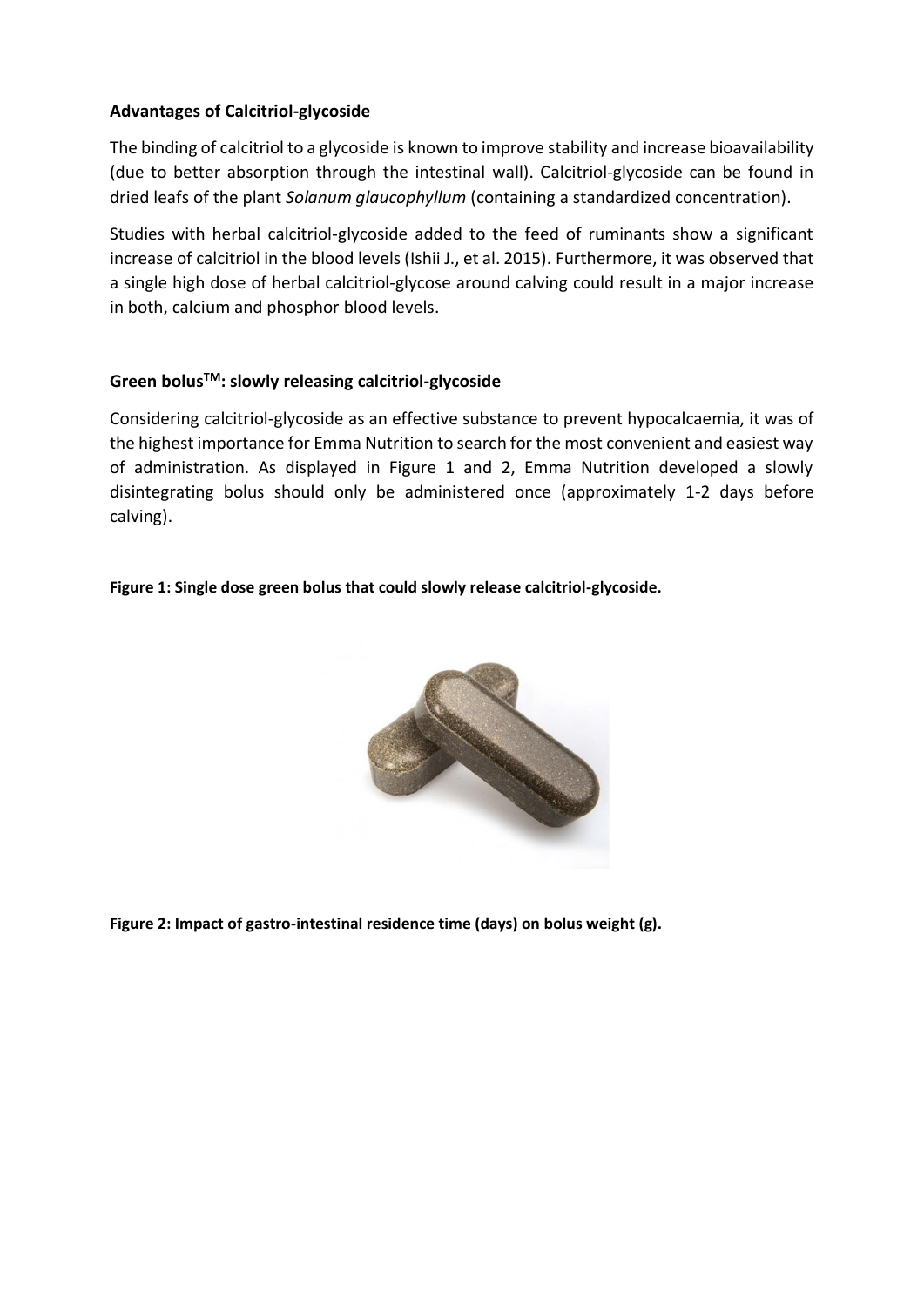

As listed in Table 1 and displayed in Figure 3, this unique patented formula allows farmers to easily increase calcitriol blood concentration already 8-10 hours after oral administration. Furthermore, it was found that calcium concentration in blood could be kept above 2.2 mmol/L (i.e., 8.8 mg/dL which is the recommended minimum calcium blood plasma concentration to prevent milk fever and long-term hypocalcaemia). Therefore, one might assume that hypocalceamie could still be countered even in case the Green Bolus<sup>TM</sup> is administered just before or after calving. Finally, it was observed that the administration of Green BolusTM could positively affect phosphor levels. As a result of the excellent *in vivo*  performance, the Green Bolus™ of Emma Nutrition has been officially recognized in 2020 as a highly effective diet food for the prevention of long-term hypocalcaemia and milk fever.

|                     |                | Calcium concentration in blood (mmol/L) |                                                    |
|---------------------|----------------|-----------------------------------------|----------------------------------------------------|
|                     | Cow            | T0 (when applying bolus)                | T1 (24 hours after calving)                        |
| <b>Control</b>      |                | 2.33                                    | 2.13                                               |
|                     | $\overline{2}$ | 1.93                                    | 1.83                                               |
|                     |                |                                         | $(2.93 24$ hours after Green bolus <sup>TM</sup> ) |
| <b>Green</b>        | 3              | 1.87                                    | 2.47                                               |
| Bolus <sup>TM</sup> | 4              | 1.98                                    | 2.16                                               |
|                     | 5              | 1.96                                    | 2.16                                               |
|                     | 6              | 2.51                                    | 2.16                                               |
|                     |                | 2.10                                    | 2.21                                               |
|                     | 8              | 2.20                                    | 2.25                                               |
|                     | 9              | 2.24                                    | 2.33                                               |

**Table 1: Impact of Green BolusTM administration on calcium concentration in blood of Holstein-Friesian cattle.**